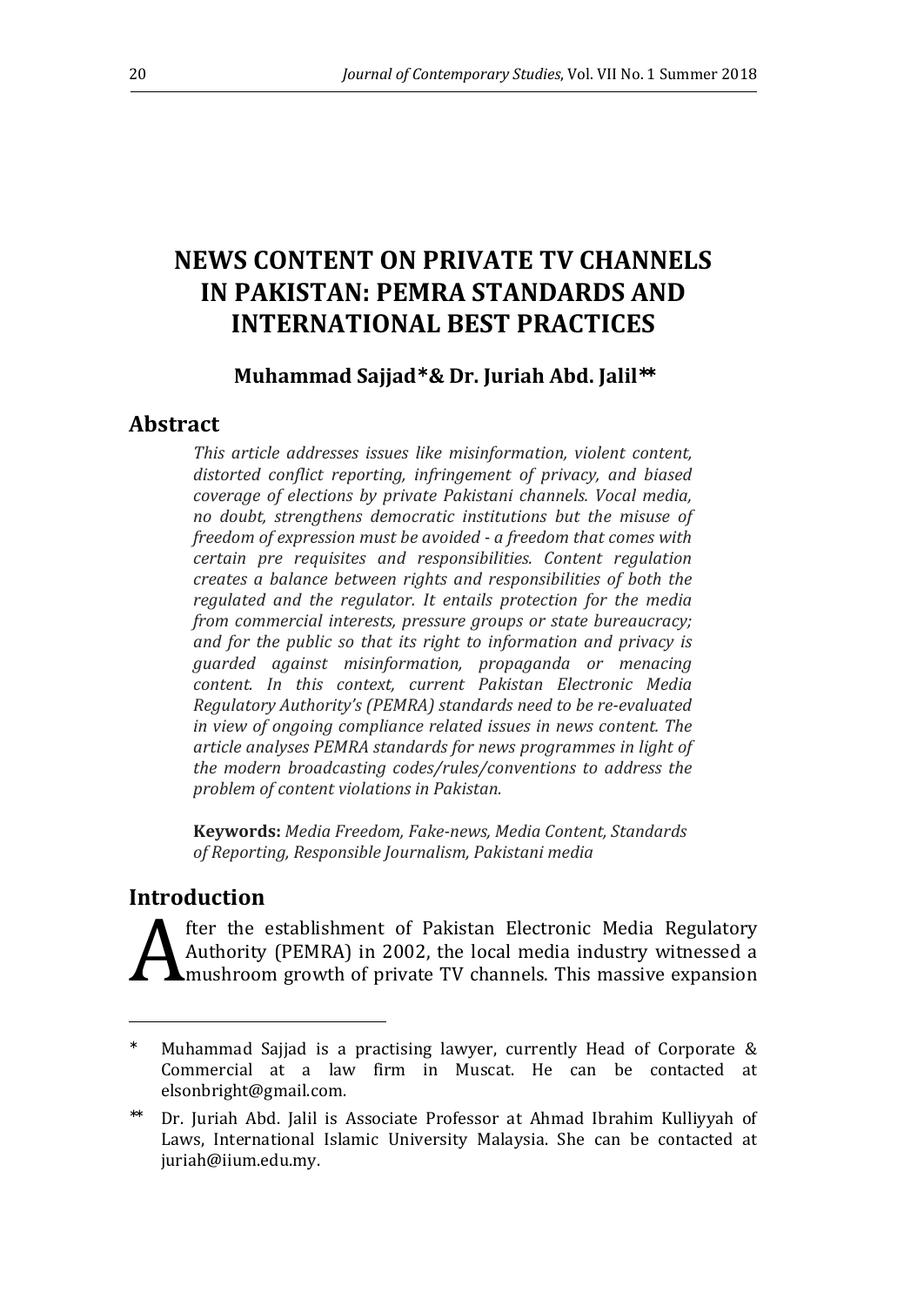has resulted in saturation of the media market, where each TV channel is selling its programmes' content in a competitive environment. To increase viewership, the Channels have adopted/developed certain practices which lead the viewers to ultimately criticize the news content as being hyped, inaccurate and politically biased. There is a need for adequate regulation to curb such practices.

Private TV Channels in response argue by using the notion of 'free media', which no doubt is protected under Article 19 of the Constitution of Pakistan, with certain internationally recognized qualifications and restrictions. The Supreme Court of Pakistan, while interpreting Article 19 held that 'reasonable restrictions on reasonable grounds can always be imposed' and that '[r]easonable classification is always permissible and law permits so.'1 The Supreme Court has established jurisprudence that media cannot publish whatever it wishes.2 Right to freedom of expression and media freedom has constitutional qualifications to meet, which justify regulation.

# **Rationale Behind Regulating Information Content: Public Interest Considerations**

A good regulatory code creates a balance between public and private interests for greater good. Inspired from the qualifications laid down in Article 19 of the Constitution, PEMRA Code provides for the protection of privacy, personal life, private communication etc., which is otherwise a restriction on freedom of media. These protections, however, may not be available where there is an overriding public interest. PEMRA Code enumerates such public interest considerations. <sup>3</sup> This jurisprudence is a long established tradition in the leading common law jurisdictions.<sup>4</sup>

Despite a growing inclination towards social media in Pakistan,<sup>5</sup> the role and importance of TV news will prevail for some time to come, due to its ability to influence people. Rightly observed by the Supreme Court of India, television is unique in the way it intrudes into our homes;

<sup>3</sup> PEMRA Code, s 21.

l

<sup>1</sup> Engineer Jameel Ahmed Malik v. Pakistan Ordnance Factories Board, 2004 SCMR 164.

<sup>&</sup>lt;sup>2</sup> Sheikh Muhammad Rasheed v. Majid Nizami, Editor-in-Chief, The Nation and Nawa-e-Waqt. PLD 2002, SC 514.

<sup>4</sup> Samuel D. Warren and Louis D. Brandeis, "The Right to Privacy," *Harvard Law Review*, 4 (1890): 193.

<sup>5</sup> Rasmus Kleis Nielsen and Richard Sambrook, "What is Happening to the Television News?" *Digital News Project*, *Reuters Institute for the Study of Journalism*, London, 2016, https://reutersinstitute.politics.ox.ac.uk/sites/ default/files/2017-06/What%20is%20Happening%20to%20Television% 20News.pdf.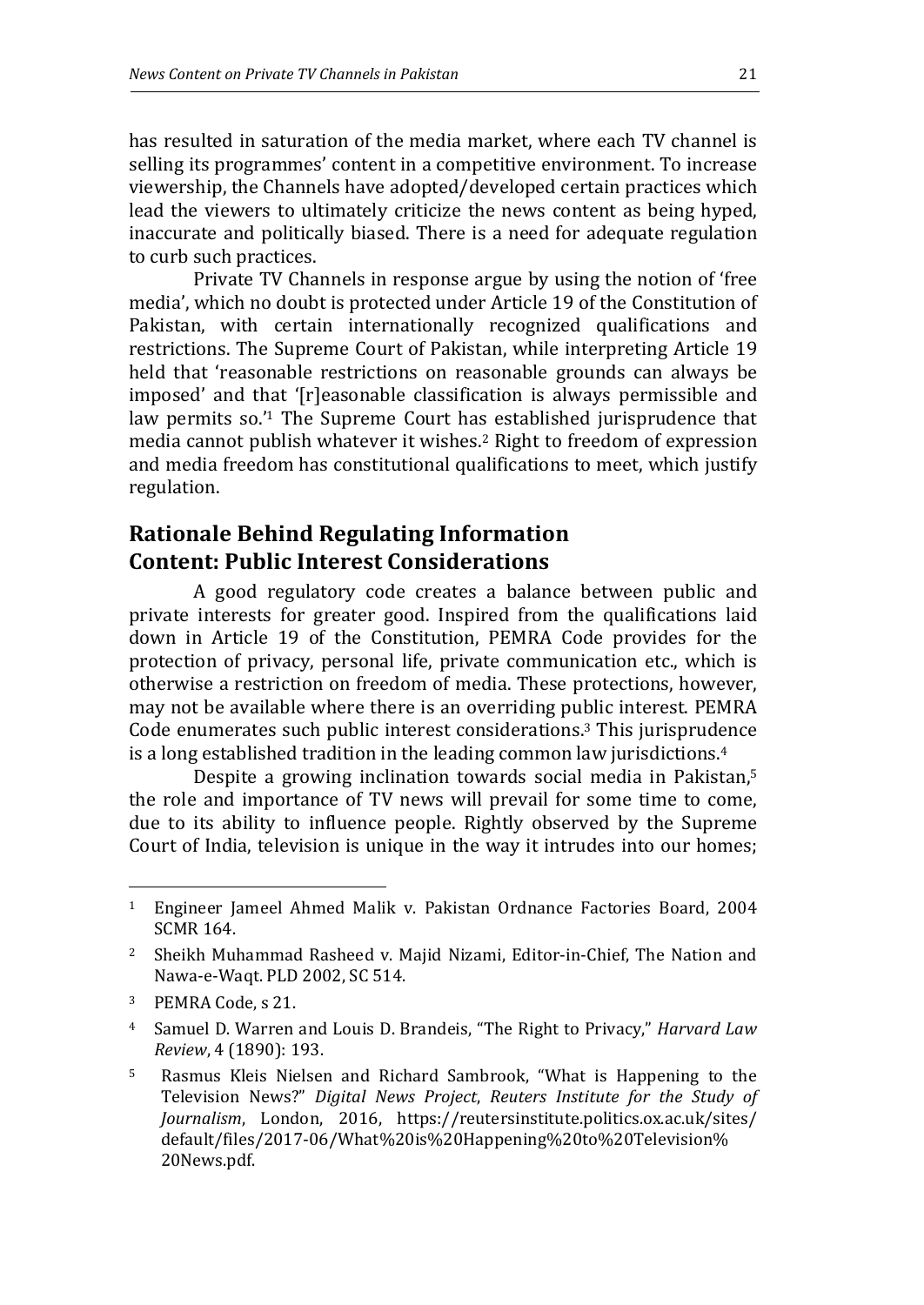the images and sound combined together create a tremendous impact on millions.6 Hence, it participates in the democratic process.7 In view of these considerations, it is inevitable to provide certain standards and rules to save the viewers - as television consumers $\delta$  - from inaccurate, false, misleading or harmful content.

Independent regulation is also in the interest of media so it can freely serve the role of a trustworthy source of information. Statefavouring regulations always have the potential to put media under pressure through licensing and sanctions to control free flow of information. Also, it is meant to protect a person's right to information and right to free speech.9 Protection of an individual's privacy is another important reason for regulation of informative content since television has an unparalleled ability to interfere into a person's private life.

Another justification for content regulation is increasing commercialism. Commercial news channels broadcasting news for TV consumers cannot be left unregulated, as commercial activities are likely to cause an imbalance between the interests of private TV enterprises and of the public seeking reliable information.

### **PEMRA Legislation and Standards**

Despite PEMRA Code 2015 (PEMRA Code) being in force for the last few years, content compliance has not significantly improved in news programmes. The very first mandate of PEMRA is to improve standards of information.10 PEMRA legislation on regulation of information content is scattered in the PEMRA Ordinance, Regulations, Rules and Code of Conduct. The recent development was PEMRA Code, issued by the PEMRA at the directions of Supreme Court of Pakistan in certain Constitutional Petitions11 on media related issues, in line with the PEMRA Rules.12 As compared to earlier Code of Conduct (Schedule – A to PEMRA Rules) the present PEMRA Code is relatively more detailed. It provides certain fundamental principles requiring compliance in mandatory terms.<sup>13</sup>

Fundamental principles of the PEMRA Code prohibit broadcast of content that is against Islamic values, Pakistan's ideology or the founding

l

<sup>6</sup> 1995 AIR 1236.

<sup>7</sup> Eve Salomon, *Guidelines for Broadcasting Regulation*, 2nd Ed. (London: Commonwealth Broadcasting Association, 2008), 11.

<sup>8</sup> Ibid., 42.

<sup>9</sup> Ibid.

<sup>10</sup> PEMRA Ordinance, Preamble (i).

<sup>11</sup> Constitutional Petitions: No. 53/2012, 104/2012, 105/2012 and 117/12.

<sup>12</sup> PEMRA Rules, 2009, s 2(1)(f) and 15(1).

<sup>13</sup> PEMRA Code, 2015, Section 3.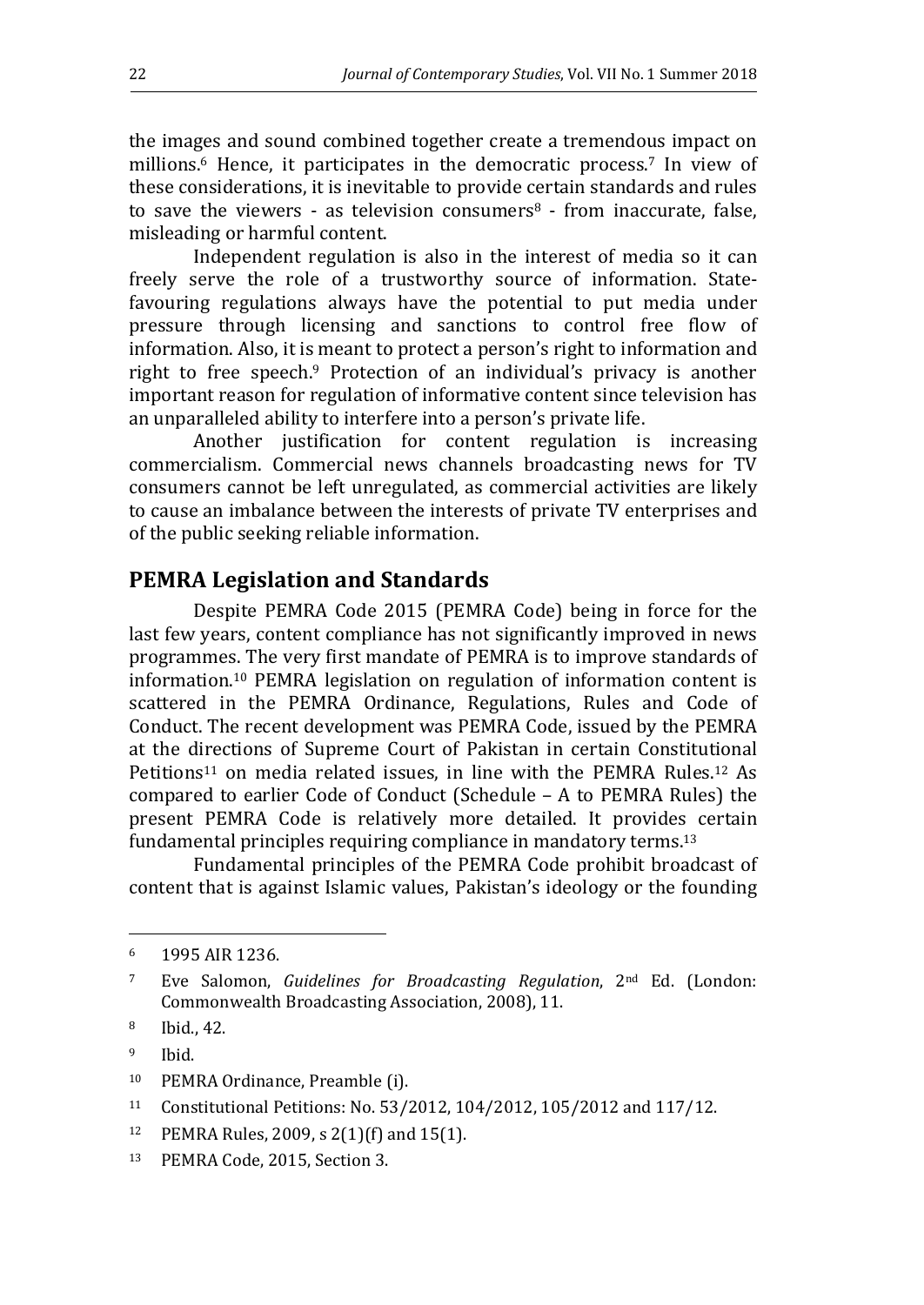fathers;<sup>14</sup> incites derailment of democratic set up;<sup>15</sup> calls for arms against Pakistan's security, integrity or defence;<sup>16</sup> is contemptuous of any religion or sect;<sup>17</sup> is pornographic, obscene, indecent or abusive,  $18$  or content that incites hatred on the basis of nationality, race, ethnicity, language, color, religion, sect, age, gender or any other physical or psychological disability.19 Violation of copyrights or property rights is also prohibited in the code.20 Furthermore, disruption of public order,21 knowingly spreading false content,<sup>22</sup> aspersions against judiciary or armed forces,<sup>23</sup> intimidation, false incrimination or accusations, or blackmailing<sup>24</sup> and defaming a person,25 or airing statements of any terrorists are the major do-nots laid down by the Code.26 As for the protection of privacy, the Code does not allow broadcast of any private information, correspondence or behavior of a person<sup>27</sup> except in compelling circumstances of public interest. The Code also prohibits airing of plagiarized content in news and requires the licensee to ensure that it gives credit to the source; sources of facts/figures are to be mentioned for ensuring credibility.<sup>28</sup>

In view of public complaints, a substantial part of the Code is mandatory guidelines related to news and current affairs programmes,<sup>29</sup> live coverage,<sup>30</sup> and reporting and coverage of accidents, crimes and violence.31 This was done in the context of ongoing war on terrorism across the north-western borders and the acts of terrorism committed on Pakistani soil, recklessly covered by private TV channels. Similarly, the

- <sup>17</sup> Ibid., Section 3(1)(d).
- $18$  Ibid., Section 3(1)(e).
- <sup>19</sup> Ibid., Section 3(1)(f).
- <sup>20</sup> Ibid., Section 3(1)(g).
- <sup>21</sup> Ibid., Section 3(1)(h).
- $22$  Ibid., Section 3(1)(i).
- <sup>23</sup> Ibid., Section  $3(1)(j)$ .
- $24$  Ibid., Section 3(1)(k).
- <sup>25</sup> Ibid., Section 3(1)(l).
- <sup>26</sup> Ibid., Section 3(3).
- $27$  Ibid., Section 3(4).
- <sup>28</sup> Ibid., Section  $7(1)$  and  $7(2)$
- <sup>29</sup> Ibid., Section 4.
- <sup>30</sup> Ibid., Section 5.
- 31 Ibid., Section 6.

 $14$  Ibid., Section 3(1)(a).

<sup>15</sup> Ibid., Section 3(1) (b).

<sup>16</sup> Ibid., Section 3(1) (c).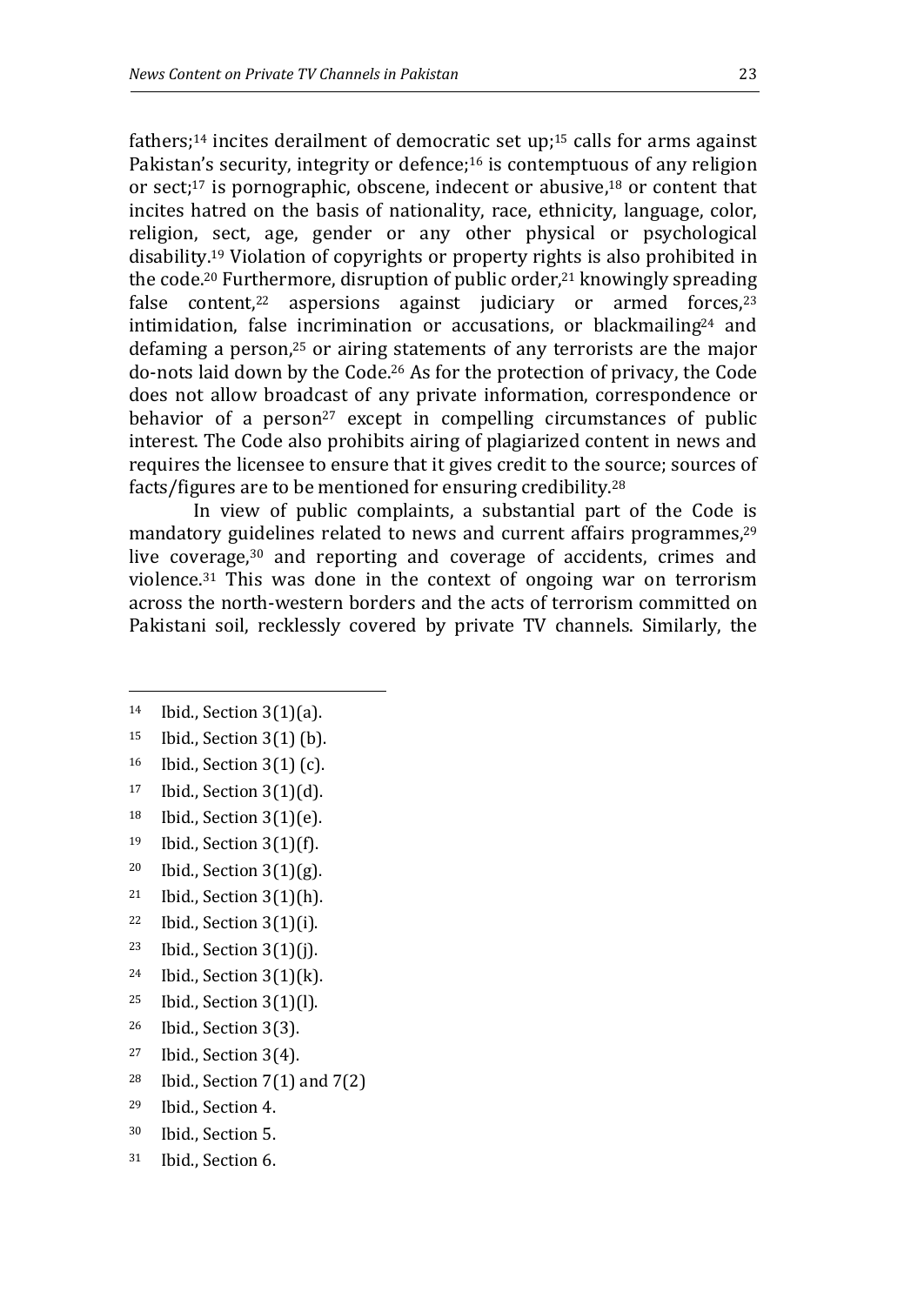Code prohibits broadcasting of any allegations without credible evidence<sup>32</sup> and affording him or her opportunity to reply.33 To crosscheck the appropriateness according to the PEMRA standards on news content, this study article has comparatively analysed it in the light of international guidelines on content regulation and recent or relevant codes of conduct in the UK, Malaysia and Australia. Selection of these jurisdictions for reference is based on the common law roots shared by the legal systems of these countries. Malaysia is more relevant as it not only has common law roots, but also shares a majority Muslim population, Islam as an official religion and ethnic diversity. In case of UK and Australia, a more liberal and advanced approach is followed in terms of media regulation, which seeks to protect media freedom.

### **Basic Principles and Standards: A Comparative Analysis**

Detailed rules are based on guiding principles, which reflect the public policy objectives of a regulation. This approach is common in content regulations like the Malaysian Communication and Multimedia Content Code34 (Malaysian Code) developed by the Communication and Multimedia Content Forum35 (CMCF). The Content Code provides General Principles<sup>36</sup> followed by Guidelines on Content,<sup>37</sup> which collectively provide fundamental principles of content regulation. UK's Ofcom38 also employs a principle-based approach in devising its Ofcom Code.<sup>39</sup>

#### **Accuracy**

 $\overline{a}$ 

Internationally, it is acknowledged that there is requirement of accuracy and truthfulness for news content.40 While the possibility of error is not denied in media regulation, the procedure for verification of information content, its source and correction of mistakes has to be in

- <sup>36</sup> Malaysian Code, Part One, Section 2.0.
- <sup>37</sup> Ibid., Part 2, Section 1.0.
- <sup>38</sup> United Kingdom Office of Communication, https://www.ofcom.org.uk/ home (accessed October 16, 2017).
- <sup>39</sup> Ofcom Broadcasting Code, 2017.
- 40 UNESCO Guidelines, 42.

<sup>32</sup> Ibid., Section 22(1).

<sup>33</sup> Ibid., Section 22(2).

<sup>34</sup> The Malaysian Communications and Multimedia Content Code, https://www.mcmc.gov.my/skmmgovmy/files/attachments/ContentCode.pd f (accessed September 26, 2017) ; Section 213 of the Malaysian Communications and Multimedia Act, 1998.

<sup>35</sup> Establishment of Content Forum is required by the Malaysian Communications and Multimedia Act, 1998. See Section 212 of the Act.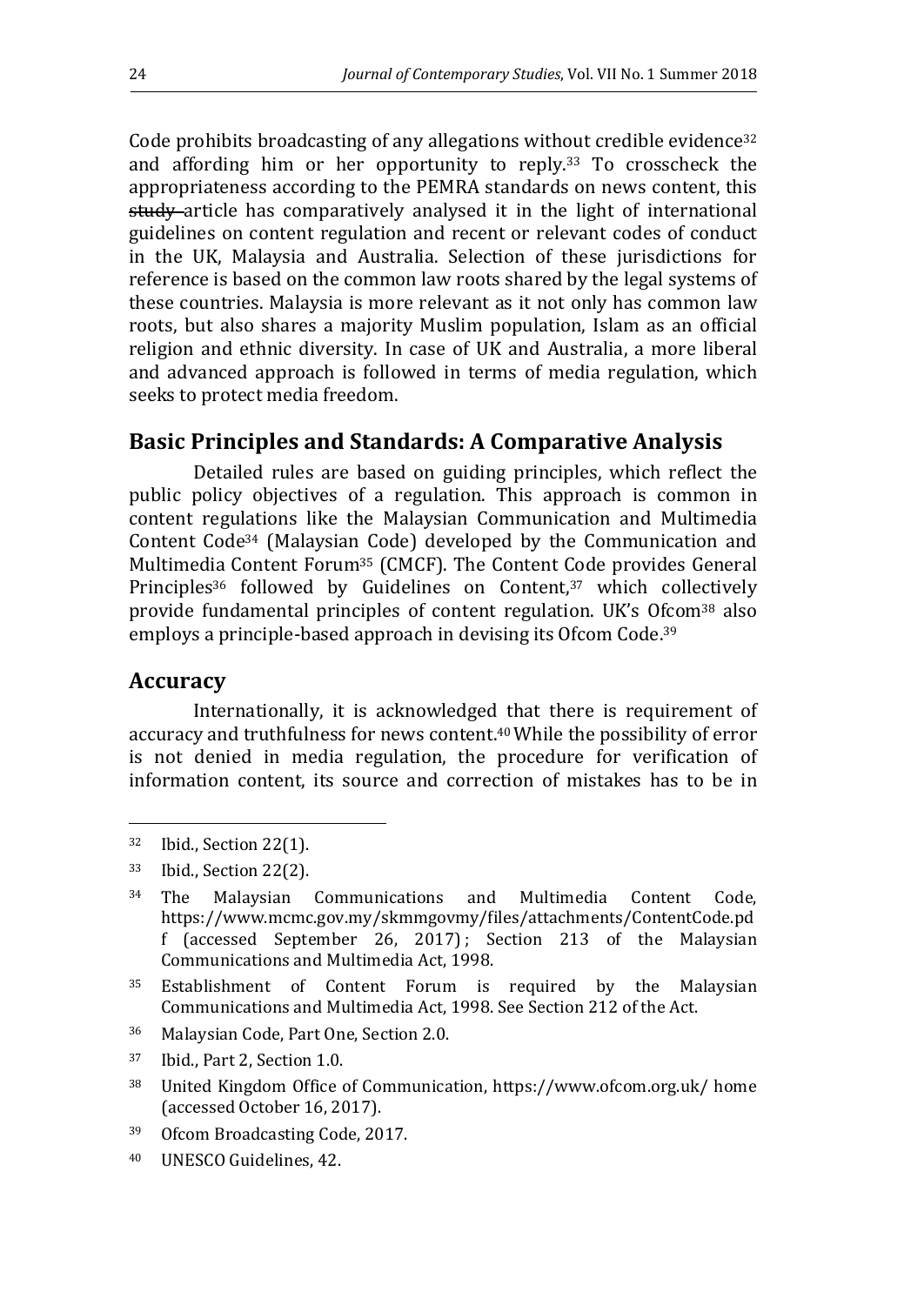place and followed by the television station. It would be unrealistic to expect from the television to guarantee the truth, $41$  therefore the regulation expects facts-check based on the idea of a reasonable man's due diligence in dealing with a news item.

PEMRA Code mandates that news programmes shall disseminate information in accurate manner.42 Though the Code does not employ the term 'fake-news', it requires the licensee to ensure that the news content is not false.43 The Code introduces the term 'aspersion' which, as a kind of false news, is defined to mean spreading false and harmful allegations against a person, targeting his reputation,<sup>44</sup> and more specifically against the judiciary and armed forces.<sup>45</sup>

It equally prohibits broadcast of any news known to be untrue, or for which there is a reason to believe that it may not be true beyond reasonable doubt,<sup>46</sup> or apparently known to be false. TV broadcaster will exercise due diligence when there is reasonable doubt about truthfulness of the content. To ensure accuracy it is imperative that editorial supervision is legally required.

To deal with a situation where inaccurate information is aired by the television, the licensee is required to acknowledge the inaccuracy and issue a correction, at the same level and magnitude at which the false information was aired, in order to reverse its harmful impact(s). $47$  To ensure accuracy, the procedure, concept and practice of having editorial boards or in-house monitoring are also provided in the Malaysian and UK regulatory codes.

The UK broadcast regulator Ofcom, follows a more detailed approach by placing requirement of 'due accuracy' in the news  $48$  which is inspired from the Code's Principles on accuracy.49 The UK Communications Act, 2003 puts accuracy in news among public policy considerations even in case of mergers of broadcasting enterprises.50 The Act brought about amendment in another relevant statute to assert the

<sup>43</sup> Ibid., Section 7(a).

- <sup>44</sup> Ibid., Section 2(1)(a).
- <sup>45</sup> Ibid., Section 3(1)(j).
- <sup>46</sup> Ibid., Section 3(1)(i).
- <sup>47</sup> Ibid., Section 18.
- <sup>48</sup> The UK Communications Act, 2003, Section 319(2)(b).
- <sup>49</sup> Ofcom Code, Section 5, Principles and Rules.
- 50 UK Communications Act, 2003 Section 375(1).

<sup>41</sup> Julie Posettie et al., *Journalism, 'Fake News' and Disinformation* (Paris: UNESCO Paris, 2018), 22.

<sup>42</sup> PEMRA Code, Section 4(1).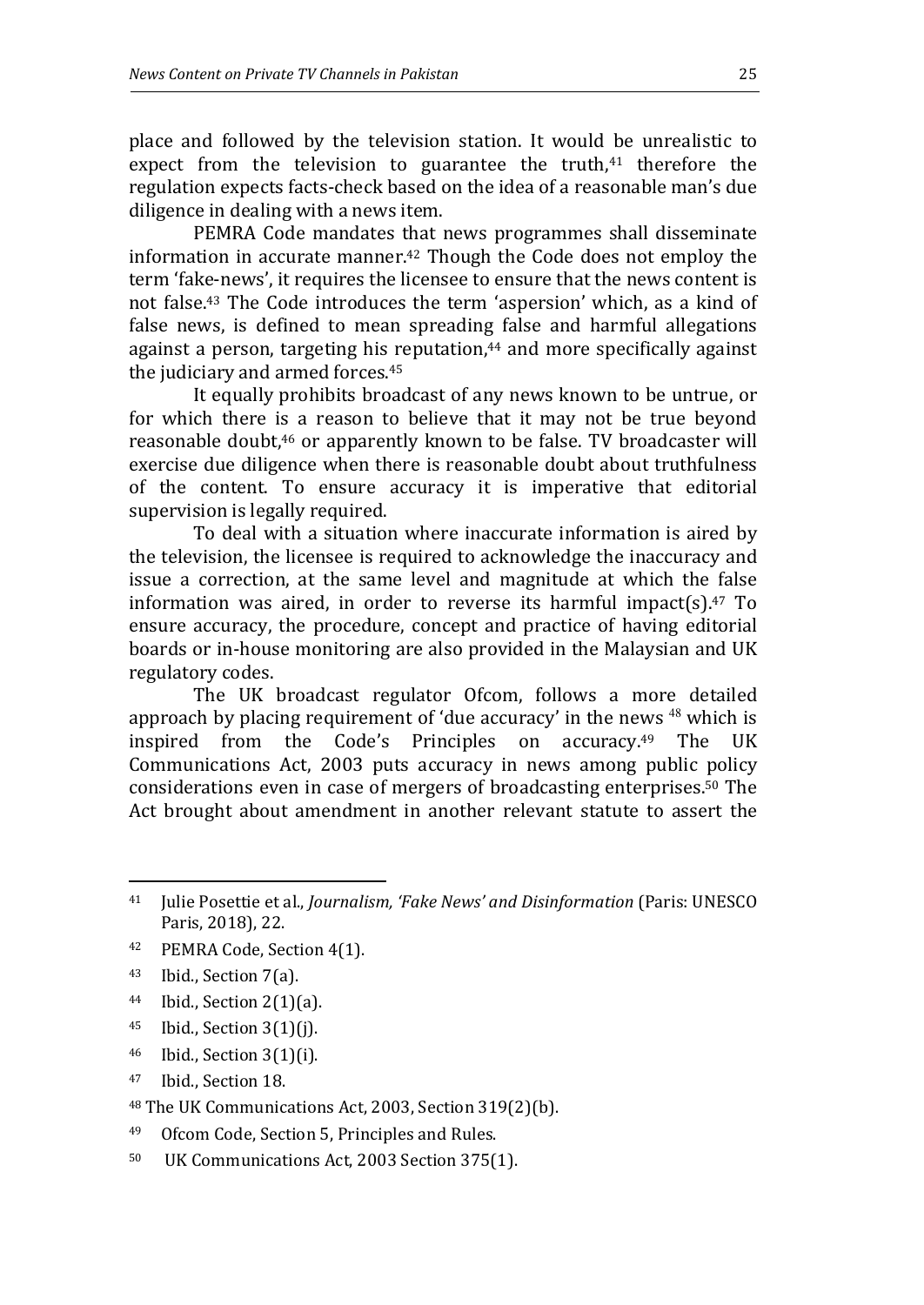need of accurate news among specific considerations. <sup>51</sup> The Malaysian Code too requires accurate presentation of news. Likewise the Australian Commercial Television Industry Code of Practice 2015 (Australian Code) also mandates accuracy in news content.<sup>52</sup>

PEMRA Code, like Malaysian Code, Ofcom and Australian codes, recognizes the requirement of accuracy. However, it does not follow a detailed approach considering the margin of error and complex environment of collection of information. Ofcom employs a rather surgical approach by mandating 'due accuracy' instead of 'accuracy' allowing margin of human error with fact-check procedures and due diligence in place. PEMRA standards on accuracy can improve compliance by incorporating detailed rules in this regard and checks on internal editorial boards of television channels.

### **Impartiality**

Impartiality may be considered too idealistic a principle for today's commercial television which is politically opinionated and focused on increasing viewership for more profits. It can be argued that since the print media has not been impartial, why television should be so (impartial).53 However, there can be more convincing argument in favor of impartial news on television that, it is in the public interest that impartiality should build public trust in media. If political bias is condoned, the informative content on television will not be a trusted source for public. There is another risk which is practically there, that taking political sides may affect a television channel with the change of political governments and their policies, especially in allocation of government advertisements, licensing or renewal of licensee, availing any incentives etc. Therefore, best practices place impartiality as a principle followed by detailed rules in the regulation.

PEMRA legislation, specifically PEMRA Code, does not require impartiality in principle, except in cases where personal interests of a presenter may affect due impartiality of the content. In that case, such interest will be revealed with a disclaimer notice.54 This requirement of 'due impartiality' applies only in cases where there is a personal interest of the journalist or presenter, which is similar to that of Ofcom Code.<sup>55</sup> However, it does not impose this responsibility on the broadcaster as organization, since it will also disclose conflict of interest. Secondly, this

<sup>51</sup> Following promulgation of the UK Communication Act, 2003, Sub-Section 2A was added to Section 58 of the UK Enterprise Act, 2002 to this effect.

<sup>52</sup> Australian Code, Section 3.4.1(a).

<sup>53</sup> UNESCO Guidelines, 42.

<sup>54</sup> PEMRA Code, Section 4(8).

<sup>55</sup> Ofcom Code, Rule 5.8.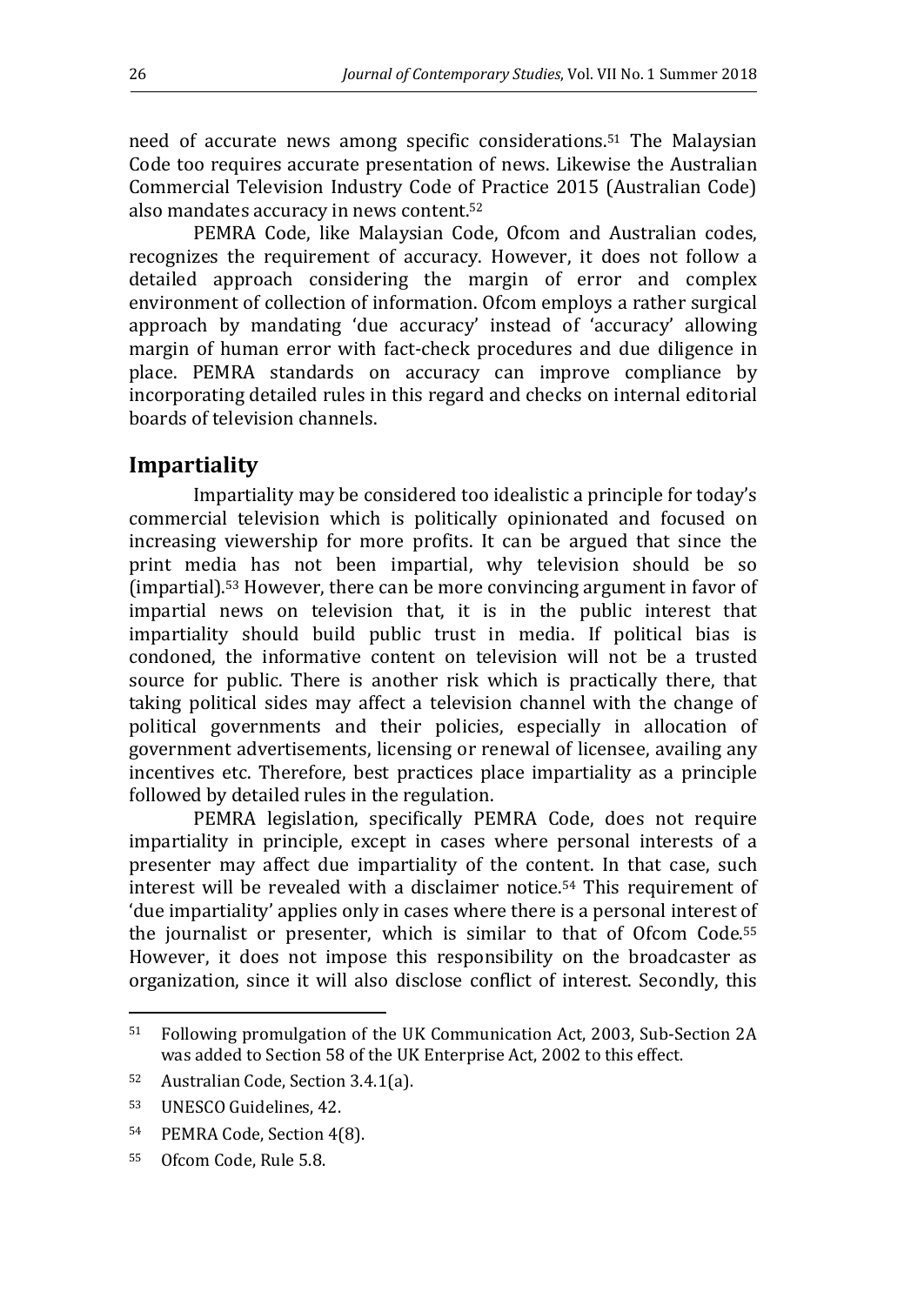requirement is not presented like a principle - which has detailed rules like in Ofcom Code.

Ofcom Code provides a separate section on due impartiality<sup>56</sup> and defines *due* as adequate and appropriate to the nature and subject of a programme. It further explains that due impartiality approach does not mean allocation of equal time to each viewpoint. In fact, due impartiality when applied may vary according to the nature and subject of a programme, the expectations of viewers and the way content is presented to them. The Code lays down Rules like prohibiting a politician on television screen presenting news or reporting except when there is editorial justification and his or her political allegiance is disclosed.57 The Australian Code also dedicates, though brief and precise, a section on impartiality.58 The Code requires that reporting on factual matters shall be distinguishable from any commentary,59 which is identical with PEMRA Code.<sup>60</sup>

Impartiality, no doubt, is recognised as principle in these jurisdictions, however, detailed rules are provided only in Ofcom Code. In case of PEMRA, due impartiality as regulatory requirement with detailoriented approach is missing in its Code, which needs to be incorporated as news on private television mostly involve reporting on viewpoints of opposing sides, on controversial and public policy matters, where private news channels are mostly driven by a biased approach. International best practices, like Ofcom Code can serve as a guide for PEMRA.

# **Fairness**

Regulation seeks to ensure that news segments are presented in a fair manner. This is in view of the public interest that the information content on television should not be negatively affected by personal views or commercial interests of the broadcasters.

PEMRA Code, perhaps following the previous United States Federal Communications Commission's fairness doctrine (now revoked) $61$  requires fairness, objectiveness and unbiasedness in presentation of informative content. Fairness is second in line after accuracy in the PEMRA standards,<sup>62</sup> however, when it comes to news content the term fairness

- <sup>58</sup> Australian Code, Section 3.4.1(a).
- <sup>59</sup> Ibid, Section 3.4.1(b).
- <sup>60</sup> PEMRA Code, Section 4(4).
- <sup>61</sup> US Federal Communications Commission implemented Fairness Doctrine for around thirty-eight ye ars starting from 1749. It was revoked later on the grounds of public interest and being against First Amendment.
- 62 PEMRA Code, Section 4(1).

<sup>56</sup> Ibid., Section 5.

<sup>57</sup> Ibid., Rule 5.3.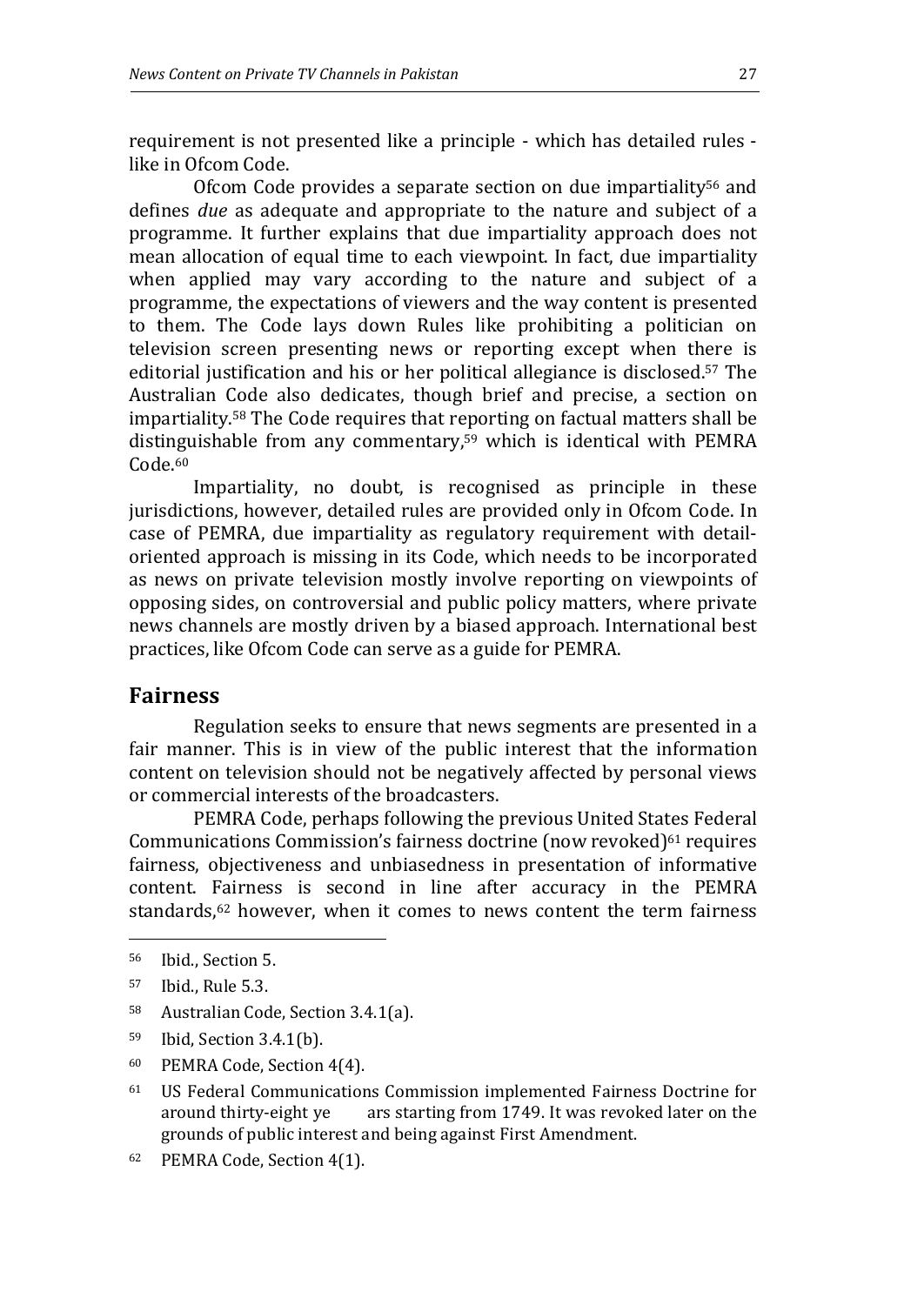itself is not defined in the Code. Another aspect is angling in the news or current affairs programme - not defined in the Code but covered by the principle of fairness. 'Angling' implies reporting news in a way that leads to formation of viewers' opinion in a certain direction; like reporting on investigations or court proceedings in a manner that may affect them.

In jurisdictions like UK, fairness is recognized as a principle, followed by detailed rules, $63$  which are purposed to ensure that no individual or organization is treated unfairly by a broadcaster. In Malaysia too, the present regulatory standards require fairness and objectiveness in news.64 PEMRA Code needs to impose requirement of fairness and provide detailed rules on how fairness is to be gauged and how will it be applied by the broadcaster.

## **Right to Reply**

Right to reply is recognized in media regulation and international instruments to ensure that any allegations made against any person do not go one sided on air. The European convention on Trans-frontier Television provides that every person, irrespective of nationality or residence, shall have right to reply in relation to a programme broadcasted by a television channel in the relevant jurisdiction.65 The Directive Television without Frontiers<sup>66</sup> also protects a person's right to reply in addition to any other remedies like civil or criminal action, and requires the broadcaster to facilitate effective exercise of right to reply with appropriate timing.<sup>67</sup>

Principally, PEMRA Code prohibits broadcast of allegations against an individual or organization without credible evidence and affording opportunity to defend,68 or present any content as evidence against any person, unless such content can be used as evidence. <sup>69</sup> Thereby the legislature seeks to protect the principle of 'no one should be condemned unheard' in media regulation as per international regulatory guidelines.<sup>70</sup>

The Ofcom, on right to reply, has incorporated the relevant terms of European Union legislation in its Code<sup> $71$ </sup> and recognizes that as a right, $72$ l

- <sup>70</sup> UNESCO Guidelines, page 48.
- 71 Ofcom Code, Appendix II.

<sup>63</sup> Ofcom Standards, Section Seven.

<sup>64</sup> Malaysian Code, Section 3.9(a).

<sup>65</sup> European Convention on Transfrontier Television, Article 8.

<sup>66</sup> The Directive Television without Frontiers, Article 23 (Directive No. 89/552/EEC).

<sup>67</sup> The same has been reiterated in Article 28 of the later European Union Audiovisual Media Services Directive (Directive 2010/13/EU), whose relevant sections have been incorporated in to Ofcom Code as Appendix II.

<sup>68</sup> PEMRA Code, Section 22(1).

<sup>69</sup> Ibid., Section 22(4).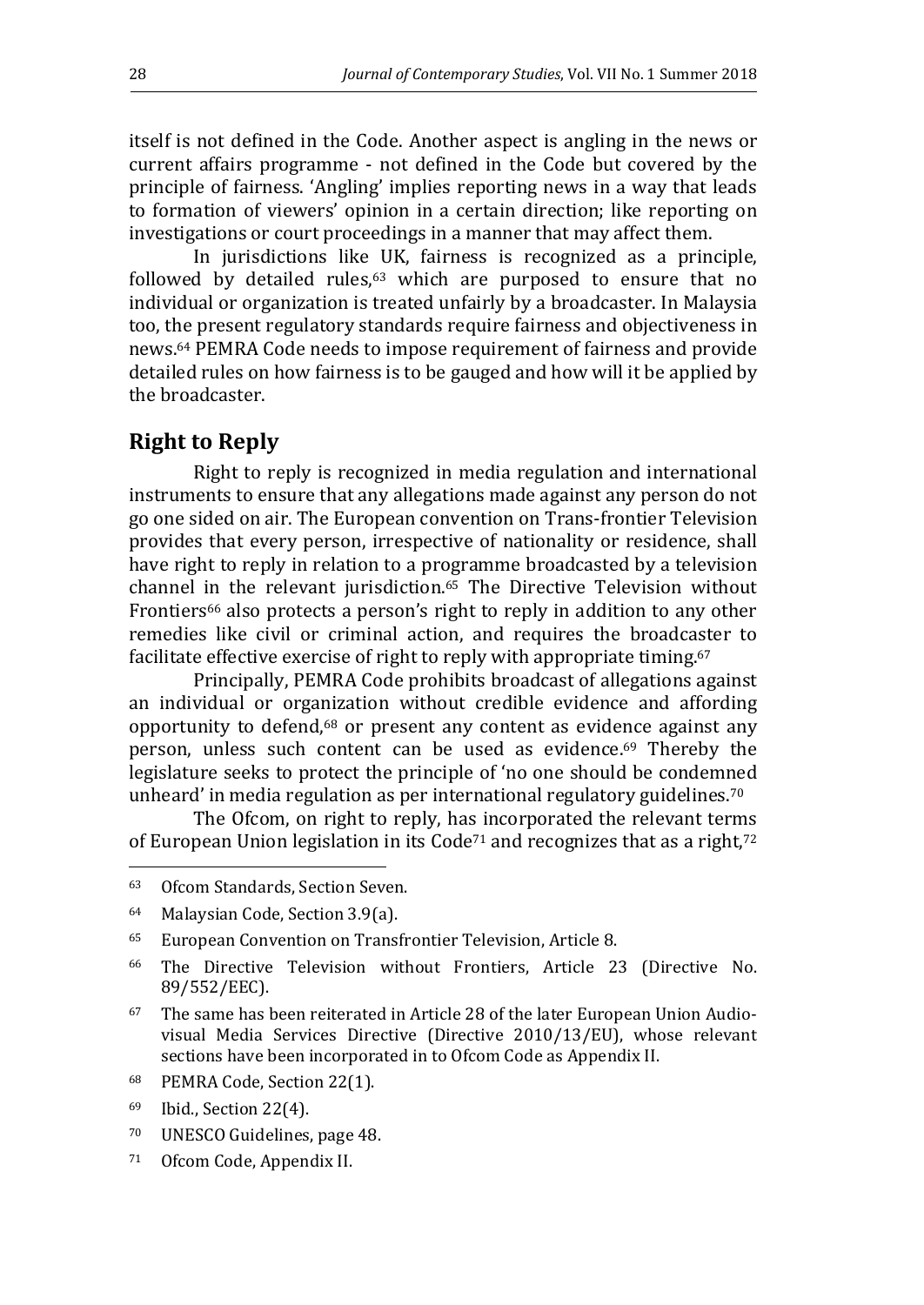though it is also covered by the Code under the concept of fairness with detailed rules.73 In contrast, PEMRA Code lacks these details and has no well-articulated approach for dealing with cases where a person gets affected by factual programme content. The Code, while providing right to reply, has missed to lay down the time frame within which the aggrieved person will be given an opportunity to reply to the allegations against him, in a manner having same effect as that which aired such allegations. In the latter case, the Code should specify how the right to reply be manifested such that it reaches maximum viewers who might have come across earlier allegations against that person. In an active political environment like in Pakistan, it is imperative that the PEMRA Code provides rules on exercising the right to reply under PEMRA. The code also needs to elaborate upon the operation of other relevant statutes like defamation law and penal code. This is needed as otherwise, it will be double jeopardy for the broadcaster to be fined by PEMRA on violation of right to reply and at the same time pay compensation for defamation.

### **Protection of Privacy**

The Universal Declaration of Human Rights provides that no one shall be subjected to arbitrary interference with his privacy, family, home or correspondence.74 Freedom of media and right to privacy has to be exercised in a balanced way, which is a challenging task.<sup>75</sup> Primarily, the justification for interference into privacy is premised on the public interest argument.

The UK Broadcasting Standards Commission Code76 stated:

An infringement of privacy has to be justified by an overriding public interest in disclosure of the information. This would include revealing or detecting crime or disreputable behaviour, protecting public health or safety, exposing misleading claims made by individuals or organisations, or disclosing significant incompetence in public office.<sup>77</sup>

The UK Broadcasting Act, 1996 (as amended) made it duty of the Ofcom to devise a code and standards to avoid unwarranted intervention

 $\overline{a}$ 

<sup>77</sup> UK Broadcasting Standards Commission Code on Fairness and Privacy, 1998, Section 16, http://www.mediawise.org.uk/uk-10/(accessed on May 1, 2018)

<sup>72</sup> Ofcom Code, Rule 7.11.

<sup>73</sup> Ofcom Code, Section 7 (Foreword).

<sup>74</sup> Universal Declaration of Human Rights, 1948, Article 12, available at United Nation's website, http://www.un.org/en/universal-declaration-humanrights/. (accessed October 10, 2017)

<sup>75</sup> UNESCO Guidelines, page 47.

<sup>76</sup> This Code came into force in 1998 and was later replaced by Ofcom Code, 2003.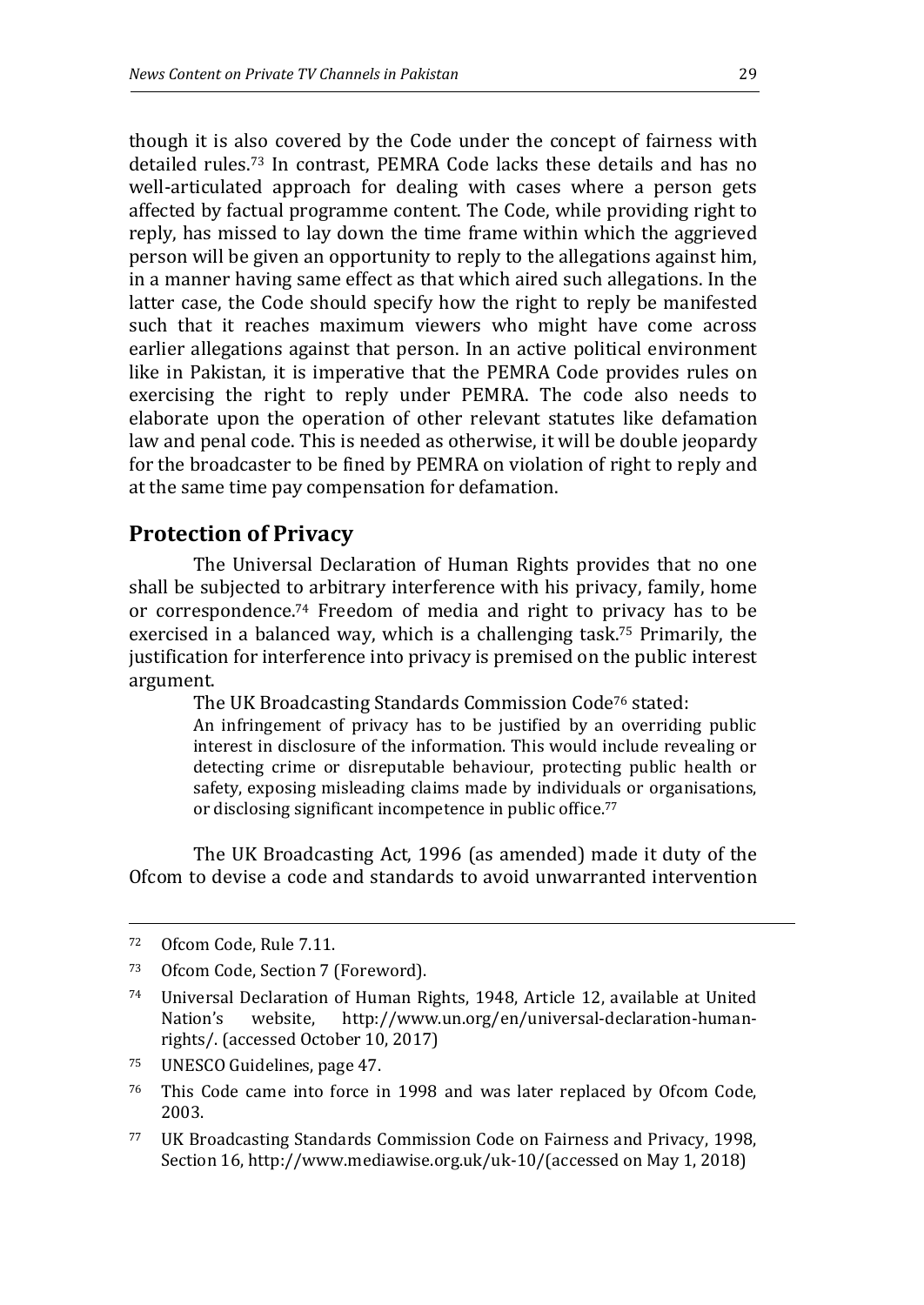into privacy78 The clarification of 'warranted' in Ofcom is identical with the 'public interest considerations' in PEMRA Code. Ofcom approach seems to be inspired from the European Commission on Human Rights allowing interference into an individual's fundamental right to privacy on account of some justified grounds like national security, public safety, protection of law and order, health or rights of others.<sup>79</sup> This right is protected at constitutional level in many jurisdictions including Pakistan where as a fundamental right privacy of home is inviolable.<sup>80</sup> Under the Code, revealing a person's private life, communications or personal information is not allowed, unless there is compelling public interest.<sup>81</sup>

For the purpose of reporting on matter of public interest, PEMRA Code has laid down circumstances justifying door-stepping.82 First of all, door-stepping is justified only in cases of a factual programme83 and not for entertainment programmes or advertisements. For factual programmes, it can take place only where a request for interview is not entertained by the interviewee but it is warranted by identifiable public interest;<sup>84</sup> such interview will not be imposed or attempted unless consented to by the interviewee, except when it is in the public interest.<sup>85</sup>

In terms of protection of privacy the PEMRA Code seems to focus on the subject of door-stepping and is not as detailed as the Ofcom Code is. Further, the terms and concepts like 'factual programme', 'warranted', 'consent' employed by the PEMRA Code are not defined in the Code unlike the Australian and Ofcom codes. It also appears that the PEMRA, unlike Ofcom, has not considered other scenarios involving violation of privacy like: surreptitious recording, filming of people in emergencies (under the subject of privacy), and filming of vulnerable and underage people. PEMRA

<sup>78</sup> UK Broadcasting Act 1996, Section 107.

<sup>79</sup> European Convention on Human Rights, 1953, Article 8 (Right to Respect for Private and Family Life), https://www.echr.coe.int/Documents/Convention\_ ENG.pdf (accessed October 12, 2017).

<sup>80</sup> Pakistan Constitution, Article 14(1).

<sup>81</sup> Op. Cit., PEMRA Code, Section  $3(4)$  and  $4(7)(d)$ .

<sup>82</sup> Door-stepping, under Section Eight of Ofcom Code, means filming or recording of an interview or an attempted interview, or announcing that a call is being recorded for the purpose of broadcasting without any warning in advance. PEMRA Code explains door-stepping in the same words under Section 11(a).

<sup>83</sup> The term 'factual programme' though used by the PEMRA Code, is not defined anywhere in PEMRA legislation. Australian Code, Section 8, defines a Factual Programme as Current Affairs Programme, Infotainment Programme or a Documentary Programme, each specifically defined there-under.

<sup>84</sup> PEMRA Code, Section 11(1).

<sup>85</sup> Ibid., Section 11(2).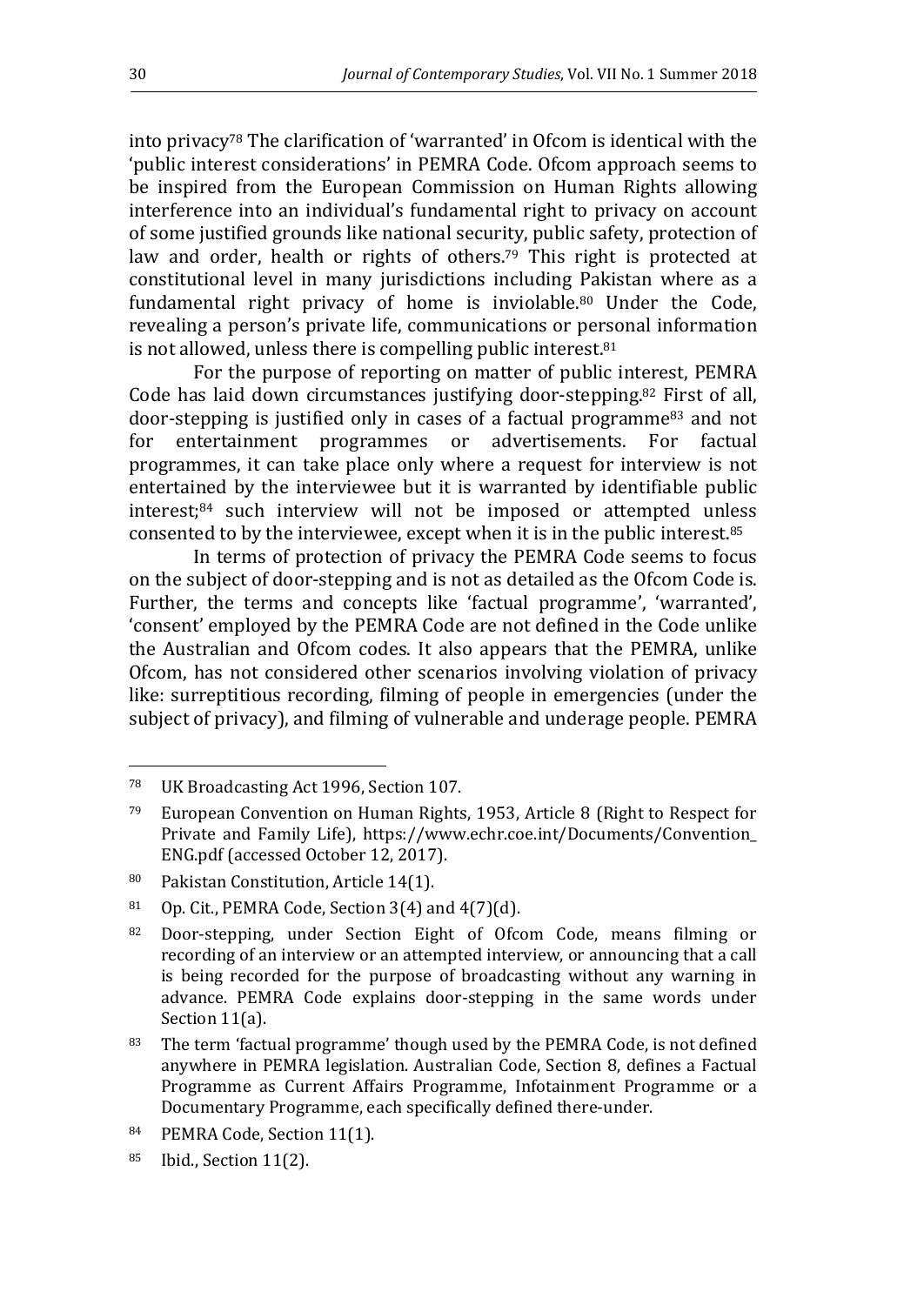Code also does not consider any special protections for privacy of children like in Australian Code, contemporaneously issued in 2015, which requires that the television broadcaster must be extra cautious before airing any content related to children's privacy and personal matters.<sup>86</sup>

## **Reporting on Matters under Investigation or** *Sub Judice*

Justification for regulation of reporting on *sub judice* matters has been both a legal and historical experience: the former is based on the principles of accuracy, fairness, impartiality, protection of privacy and ensuring uninfluenced conduct of inquiries, investigations and judicial proceedings. The latter is based on experience learnt from numerous cases mishandled by the media, like Richard Jewell<sup>87</sup> and Bush vs. Gore<sup>88</sup> in US and Panama leaks in Pakistan.

PEMRA Code mandates reporting on any ongoing trial or judicial proceedings in an informative and objective manner on the condition that the content is not prejudicial to such proceedings<sup>89</sup> and any reference to court records is correct or fair.90 This is in line with the principle of accuracy and fairness91 as the purpose is to keep the viewers informed and not to influence the proceedings. The Code also requires the news to be distinguishable from analysis.92 Such rules are justifiable by the fact that

 $\overline{a}$ 

89 PEMRA Code, Section 4(3).

<sup>91</sup> PEMRA Code, Section 4(1).

<sup>86</sup> Australian Code, Section 3.5.2.

<sup>&</sup>lt;sup>87</sup> Richard Jewell, the security guard who alerted authorities and helped people evacuate the Centennial Olympic Park, USA was initially acclaimed as a hero by the media and later was portrayed as a suspect in the bomb-blast that took two lives. Resultantly, the Federal Bureau of Investigation investigated Jewell also and it was finally declared that he was not involved in the crime. However, the media coverage of Richard Jewell as suspect had already caused considerable pain to him and his family, which resulted in various claims filed by Jewell against the involved media organizations that painted him as possible suspect. Some of the cases were: Jewell v. NYP Holdings, Inc. 23 F. Supp. 2d 348 (SDNY) 1998; Jewell v. Capital Cities/ABC, Inc., No. 97 Civ. 5617 LAP, 1998 WL 702286 (SDNY 1998 October 7, 1998); Jewell v. Cox Enterprises Inc. which was later joined with Atlanta Journal-Constitution v. Jewell, 55 S.E.2d 175 (Ga. CT. App. 2001).

<sup>88</sup> Bush v. Gore, 531 U.S. 98 (2000). In USA, for the 2000-election coverage by media was sensational and politicized during the litigation, that analysts see media as deciding the outcome.

<sup>90</sup> Ibid., Section 4(6).

 $92$  Ibid., Section 4(4).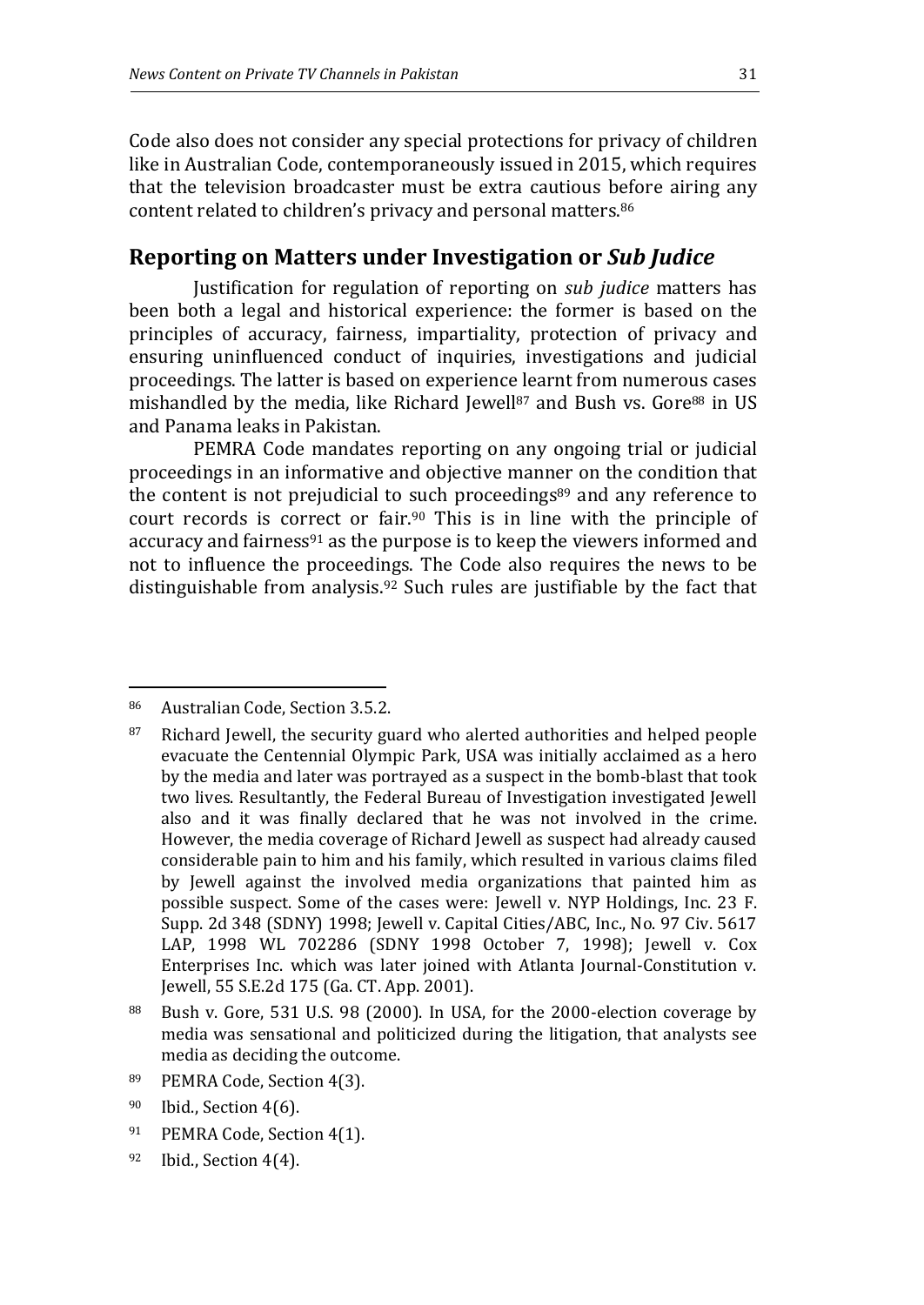news channels' content is for commercial consumption, while the court proceedings are for dispensation of justice.<sup>93</sup>

Ofcom Code comparatively employs more detailed approach, specifically on broadcaster's conduct while reporting on trials involving juvenile offenders,94 and prohibits offering the case witnesses any amount for getting information.95 Unfortunately, the PEMRA Code does not contain detailed provisions on this issue, except for general guidelines. Issues like leaking of any relevant documents which are part of any investigations or judicial proceedings, and which may prematurely affect public opinion need to be regulated through PEMRA Code. It is imperative to specify in the Code that the evidence of the case, unless allowed by the relevant judicial forum must not be aired, especially in cases involving high profile crimes, terrorism and political parties. During the trial, undue projection of any party to the litigation need also be curbed by the Code as it may drive public opinion in favour of or against one of the litigants. More particularly, reporting on investigations led by police or any other law enforcement agencies need regulation too, as it may negatively affect public opinion at the very early stage of a trial. These issues need to be addressed in the Code.

#### **Coverage of Elections**

It is admitted that regulating election coverage is a complex phenomenon, where the objective is to balance between different political parties. It is therefore imperative that the television follows a specific code of conduct so that the contesting parties get proper coverage and fair treatment on television.

The PEMRA legislation itself does not provide any guidelines on election coverage like in Ofcom Code. Practically, the issue of election coverage by private TV channels is not covered by the PEMRA Code. It is the Election Commission of Pakistan (ECP)<sup>96</sup> that issues a code of conduct for media regarding general and local elections, including any by-elections. This shows that on elections coverage the regulation is not uniform under one regulator. The general elections in 2018 will be the first national polls

 $93$  Jessica E. Jackson, "Sensationalism in the Newsroom: Its Yellow Beginnings, the Nineteenth Century Legal Transformation, and the Current Seizure of the American Press", *Notre Dame Journal of Law, Ethics & Public Policy,* Vol. 19, No. 2 (2005): 789. http://scholarship.law.nd.edu/ndjlepp/vol19/iss2/22 (accessed March4, 2018)

<sup>94</sup> Ofcom Code, Section 1, Article 1.8.

<sup>95</sup> Ofcom Code, Section 3, Rule 3.4.

<sup>96</sup> Election Commission of Pakistan is a constitutional body established under Article 218 of the Constitution of Islamic Republic of Pakistan, https://www.ecp.gov.pk/ (accessed March4, 2018)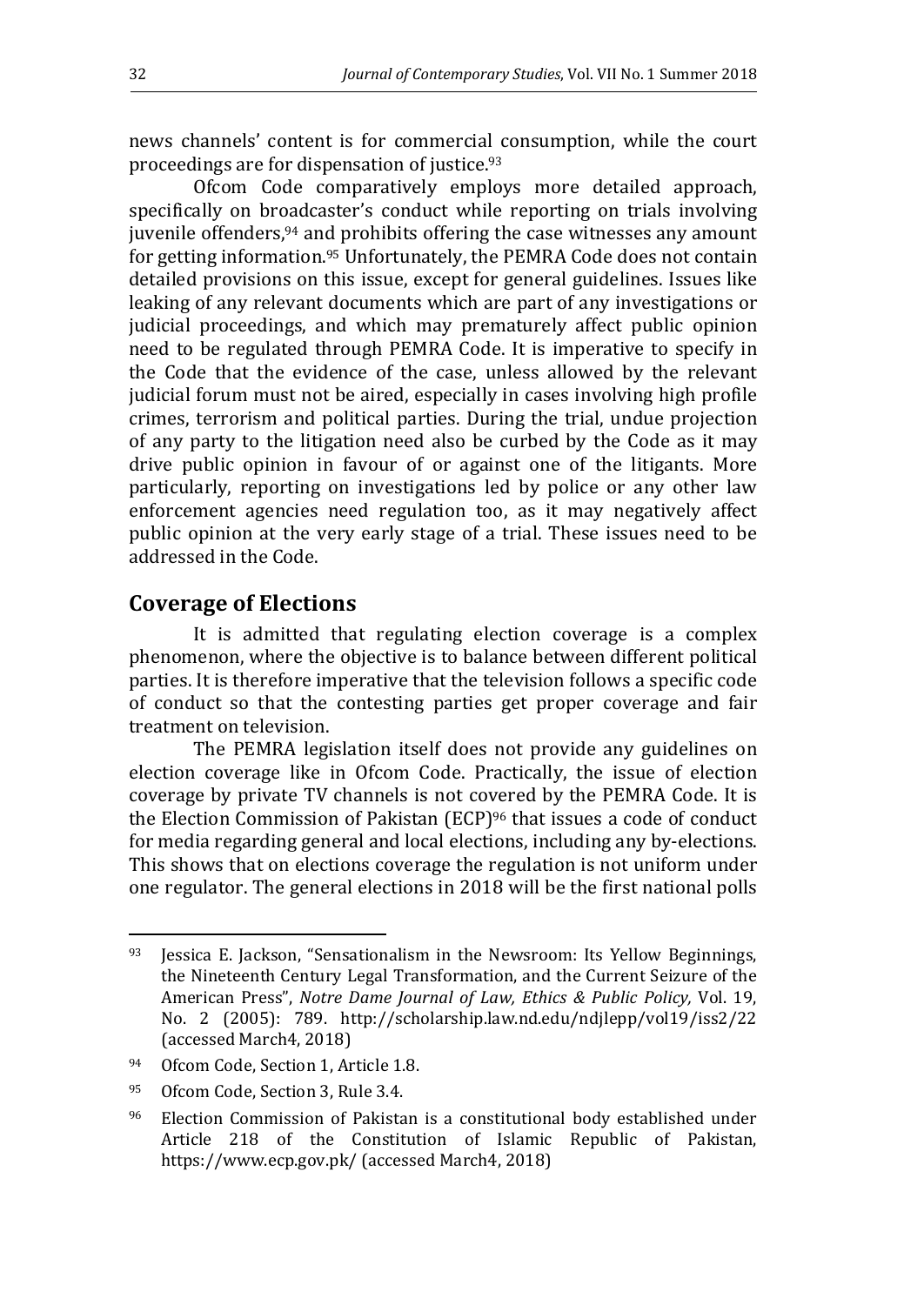after PEMRA Code 2015 came into force. ECP has issued a code of media<sup>97</sup> (ECP Code) as one of the steps to ensure conduct of fair elections guarding against corrupt practices.<sup>98</sup>

The ECP Code 201899 was for all categories of media providing that the foremost duty of media is to inform the public about electoral process and voting procedure.100 Secondly, the Code obligates media to ensure impartiality, accuracy and a balanced approach in the elections coverage.101 In relation to news, the electronic media, television and radio will act fairly and without bias instead of favouring any particular party contesting elections.102 Duty to act fairly is in line with the international guidelines103 and best practices. It is also required from the media to not spread any speculations concerning elections<sup>104</sup> or broadcast any hate speech.<sup>105</sup>

Thirdly, the ECP Code imposes duty to promote tolerance.106 At the same time, freedom of expression<sup>107</sup> and access to information before and after elections<sup>108</sup> has been protected under the Code by ensuring that there will be no restrictions on journalists in election coverage. Authorities will neither exercise any prior restraint or censor, nor interfere in broadcast of information concerning election coverage,<sup>109</sup> except when such broadcast is imminently harmful and can cause violence.<sup>110</sup>

The Code also mandates that all parties should be given appropriate coverage<sup>111</sup> depending on a party's number of candidates and the seats they contest for.112 Any polls and projections broadcasted by a television channel will be presented in a fair and accurate manner with an

- <sup>102</sup> Ibid., Section A(b)(iii).
- <sup>103</sup> UNESCO Guidelines, 43.
- 104 ECP Code, Section A(b)(vi)(a).
- $105$  Ibid., Section A(b)(vi)(b).
- <sup>106</sup> Ibid., Section A(c).
- $107$  Ibid., Section B(a)(i).
- <sup>108</sup> Ibid., Section B(a)(ii).
- <sup>109</sup> Ibid., Section B(b)(i).
- <sup>110</sup> Ibid., Section B(b)(ii).
- $111$  Ibid., Section A(b)(v).
- 112 UNESCO Guidelines, 43.

<sup>97</sup> The Elections Act, 2017, Section 233(2).

<sup>98</sup> Constitution, Article 218(3).

<sup>&</sup>lt;sup>99</sup> Issued by Election Commission of Pakistan Notification No. F. 14(1)/2016-PR.(2) July 2, 2018 https://www.ecp.gov.pk/PrintDocument.aspx?PressId= 55366&type=PDF (accessed April 10, 2018)

<sup>100</sup> ECP Code of Conduct for Media for the General Elections, 2018, s A(a)(i).

<sup>101</sup> Ibid., Section A(b)(ii).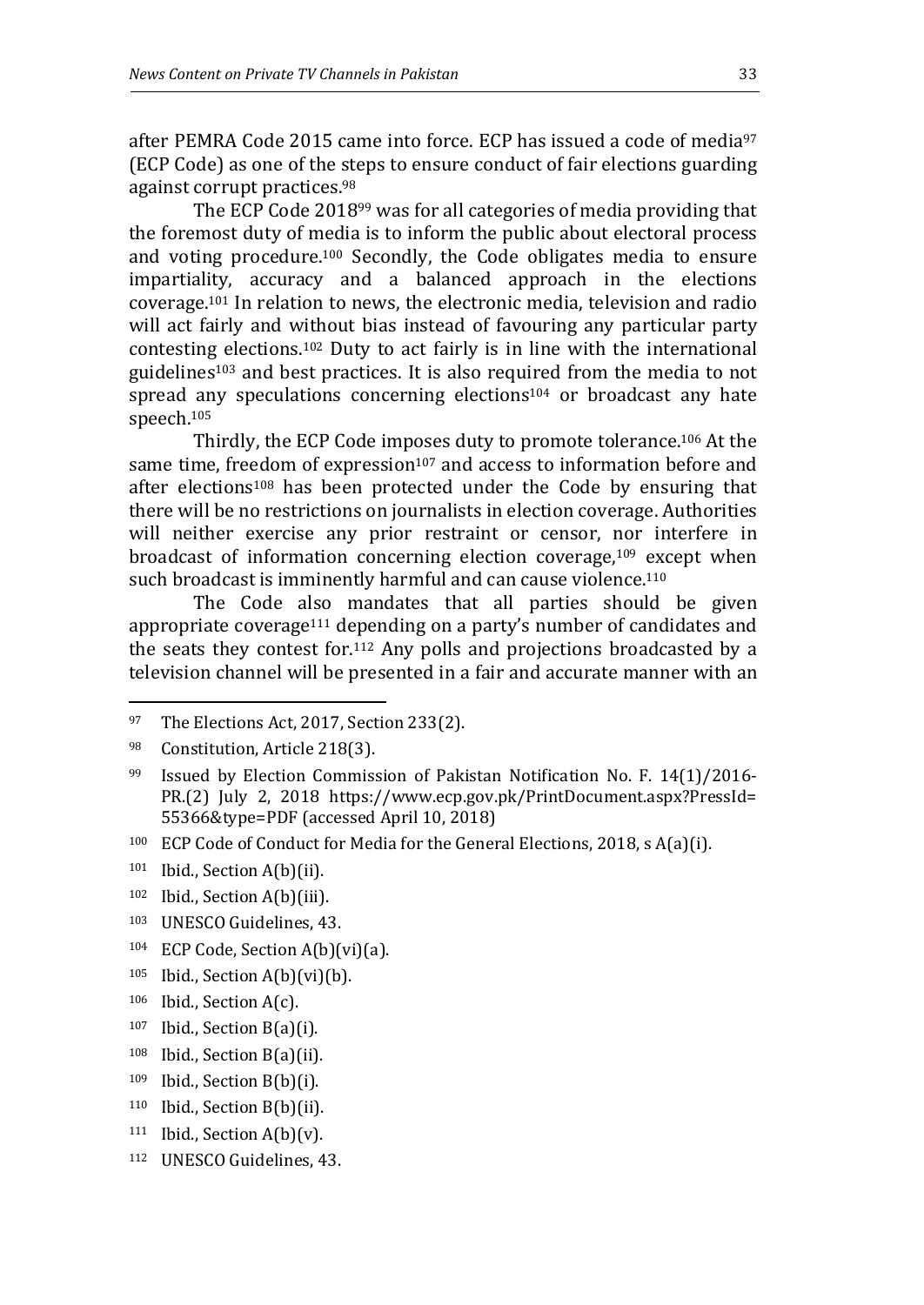explanation of their contexts and limitations.<sup>113</sup> It is further required that the broadcaster clarifies as to who paid for the polls, the data, timing of polls, possibility of error in the results,114 so that viewers can evaluate their independence.

The ECP Code, like PEMRA Code<sup>115</sup> recognizes a person's right to reply to any allegations levelled by a broadcaster and provides that a party or its candidate when subjected to defamatory critique will be entitled to such right or a correction to be aired by the broadcaster.<sup>116</sup> Cameracoverage of voting process by designated media staff inside a polling station is permitted<sup>117</sup> conditional upon the protection of secrecy of ballot. TV channels will not announce any unofficial results until one hour from the time polling ends, and that too with clear notice of unofficial results.<sup>118</sup> Final results will be broadcasted by a TV channel only after the results are officially declared.<sup>119</sup>

The ECP Code provides a complaint addressing system by establishment of Complaint Committee headed by the Director General of Commission on Public Relations and consisting members from public, private, print and electronic media regulators (including PEMRA) and industry representatives.120 Surprisingly, the Code neither specifies any penalties for violators nor any complaint management system explaining the procedure for handling complaints despite being cognizant of the fact that elections are time-sensitive. It is also not clear how the powers of Commission and PEMRA will be exercised on an issue common to their jurisdictions.

ECP Code is limited to general and by-elections of 2018, which means the Commission will issue another or at least re-issue the present Code in the next elections. Secondly, it does not extend to any local government elections. This reflects on how ECP Code stands isolated from media regulation in general and broadcast content regulation in particular. To the extent of electronic media, PEMRA Code needs to include rules on coverage of elections by private TV channels, and such rules can be applicable to any elections at local and national level, so that election coverage regulation is in a uniform form.

- <sup>116</sup> ECP Code, Section C(f)(i).
- <sup>117</sup> Ibid., Section  $C(g)(i)$ .
- $118$  Ibid., Section C(g)(ii).
- <sup>119</sup> Ibid., Section C(g)(iii).
- 120 Ibid., Section D(b).

<sup>113</sup> ECP Code, Section C(e)(i).

<sup>114</sup> Ibid., Section C(e)(ii).

<sup>115</sup> PEMRA Code, Section 18 and 22.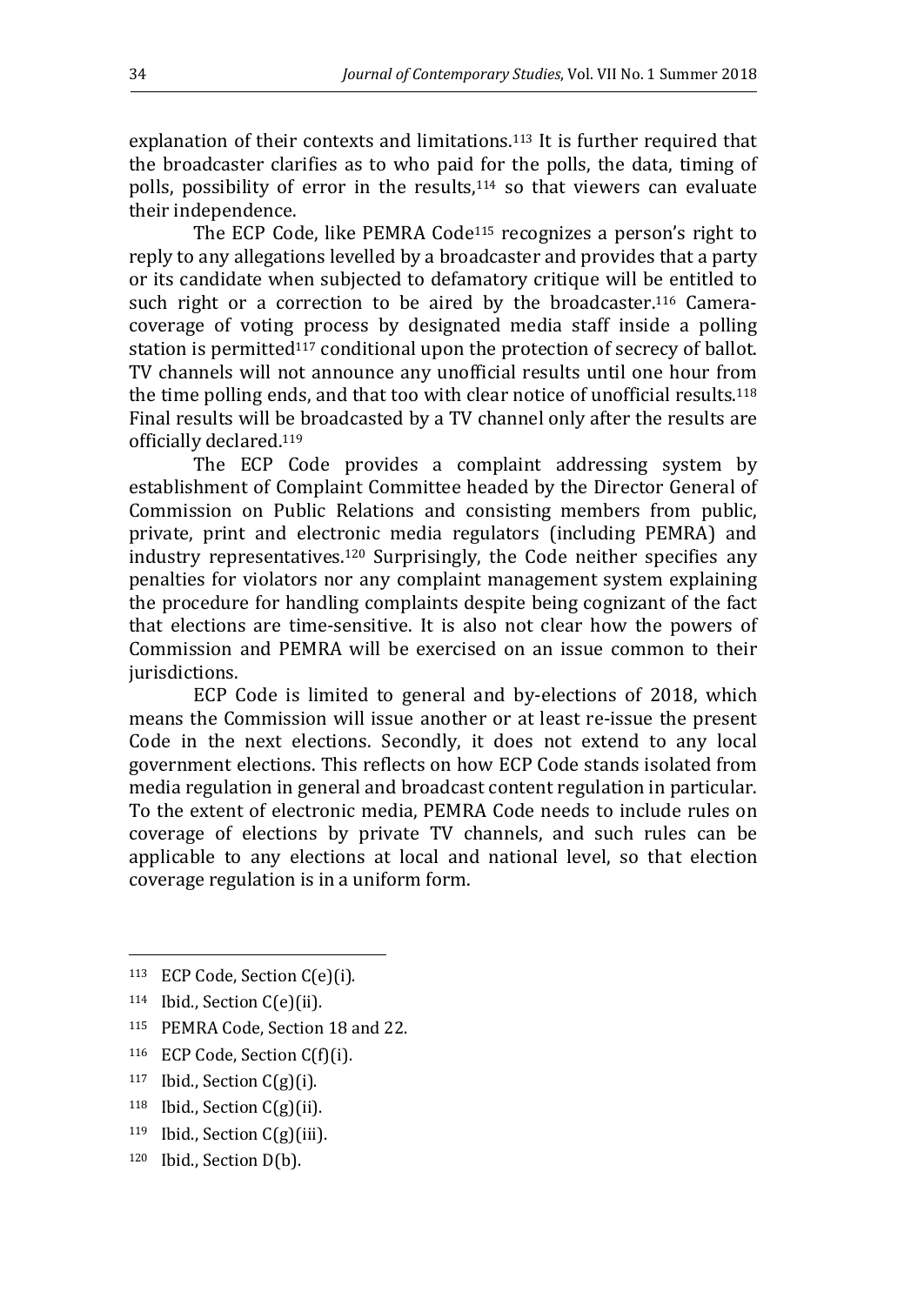## **Editorial Oversight and Compliance Responsibility**

Under the present PEMRA Code, a television licensee is required to ensure editorial oversight over the programme content, like news or documentaries etc., so that they are fully compliant with the Code.121 To this end, the PEMRA Code further obligates the licensee by requiring appointment of an in-house monitoring committee to watch over compliance with the Code. Appointment of the monitoring committee is required to be intimated to PEMRA.122 However, there is no requirement as such in the Code that obligates monthly or quarterly compliance report by such editorial committees. It is also prohibited for the licensee to conduct live coverage of a programme without a working delay mechanism in the interest of editorial supervision. Practically, however, this remains a cosmetic clause in the Code as the complaint statistics show inefficiency of editorial supervision. Unless there is mandatory compliance report from each broadcaster, monthly or quarterly, and strict monitoring by PEMRA, existence of internal editorial supervision will not be that effective, as such editorial committees consist of broadcaster's own employees, who are likely to be under its influence in the absence of strong monitoring by PEMRA.

The Code provides that responsibility to comply with the PEMRA standards is solely on the broadcaster.<sup>123</sup> As regards the employees of broadcasters who are involved in development and presentation of television content, the television channel will ensure that they broadcast content in full compliance with the Code.<sup>124</sup> A record of the programme content will be maintained by the television channel at least for a period of forty five days.125 The broadcaster is also responsible for training of employees to assist them in complying with the Code. <sup>126</sup> However, the regulation does provide for professional qualifications of the employees involved in content production, or at least calls for ensuring if they have the required knowledge of content standards. As per PEMRA Code, it is incumbent on the broadcaster to ensure that the programme content is reviewed by producers, $n^{127}$  though an express approval by the editorial committee would be more effective instead of review by the content producers themselves.

- <sup>125</sup> Ibid., Rule 15(4).
- <sup>126</sup> Ibid, Section 20(2).

<sup>121</sup> PEMRA Code, Section 4(10).

<sup>122</sup> Ibid., Section 17.

<sup>123</sup> Ibid., Section 20(1).

<sup>124</sup> Ibid., Section 24(2).

<sup>127</sup> Ibid., Section 10.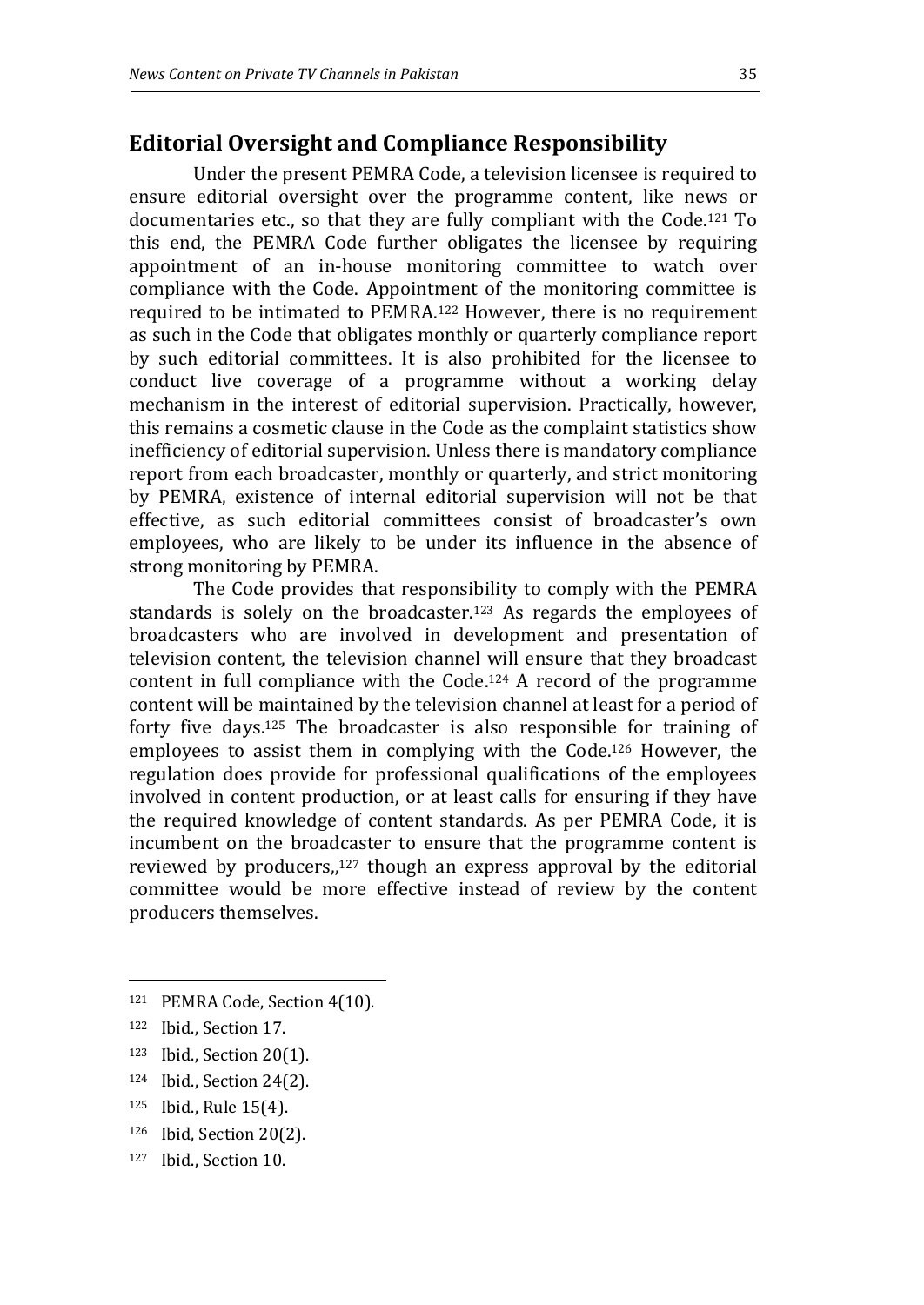#### **Analysis of PEMRA Content Standards**

Promulgation of PEMRA content standards was not a result of any detailed deliberations. PEMRA Code was hastily issued by the regulator to comply with the orders of the Supreme Court of Pakistan. An analysis of the Code supports this argument. Lack of structural coherence is manifested by the way Code has been drafted. In any best-practices code, general-to-specific approach is followed on important content related issues; principles followed by rules. For example, on accuracy the principle is that viewers should know the accurate information.

Based on these principles, further rules are developed to ensure that the information broadcasted by the TV channel is accurate, like editorial supervision of the news content before broadcast. This approach does not coherently exist in the Code, though in the beginning certain fundamental principles are given. However, the content compliance subjects like due accuracy, due impartiality, right to privacy etc. have not been dealt in detail or in a constructive manner, unlike those in Ofcom and Malaysian codes. The informative content regulation regime under PEMRA is vague and the enforcement mechanism falls short of any specialized media judiciary.

The PEMRA Code seems to have borrowed or used certain expressions from other codes. However, it has not defined these expressions and terms. For example, the Code used the term 'factual programme'128 but did not define it like the Australian Code does.129 It also defines the term 'propaganda' but other than the definition clause,130 it is no-where used in the Code to provide any rules on that. A new kind of programme 'infotainment'131 is nowhere regulated under the Code, while there are numerous infotainment programmes aired by private channels. Expressions like 'due impartiality' have been used in PEMRA Code without any definition, unlike Ofcom Code, where not only the specific meaning has been attributed to the expression but also principles and detailed rules have been laid down. The Code, unlike Malaysian Code, does not explain violence and what form it may take: physical or psychological.<sup>132</sup>

PEMRA Code has not touched upon the aspect of TV content shared on internet or social media forums. As the interaction and integration of TV content with social media is growing, the regulatory challenges are increasing. According to latest statistics the number of

<sup>128</sup> Ibid., Section 11(a).

<sup>129</sup> Australian Code, Section 8, *Factual Program*.

<sup>130</sup> PEMRA Code, Section 2(1)(j).

<sup>131</sup> Australian Code, Section 8 defines *infotainment programme* as a programme whose main objective is to present information in an entertaining way.

<sup>132</sup> Malaysian Code, Part 4.